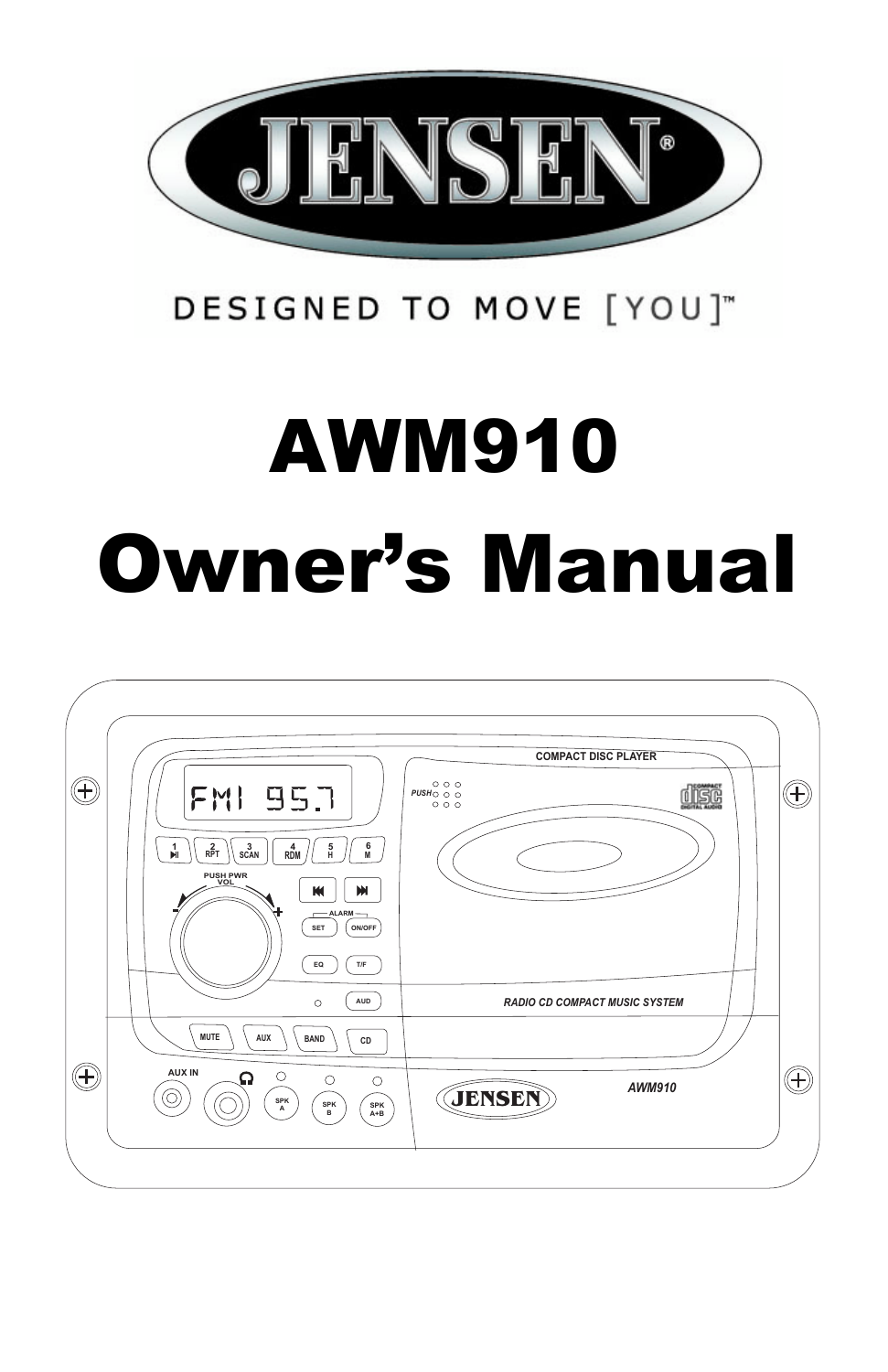

## *Thank You!*

Thank you for choosing a Jensen product. We hope you will find the instructions in this owner's manual clear and easy to follow. If you take a few minutes to look through it, you'll learn how to use all the features of your new Jensen receiver for maximum enjoyment.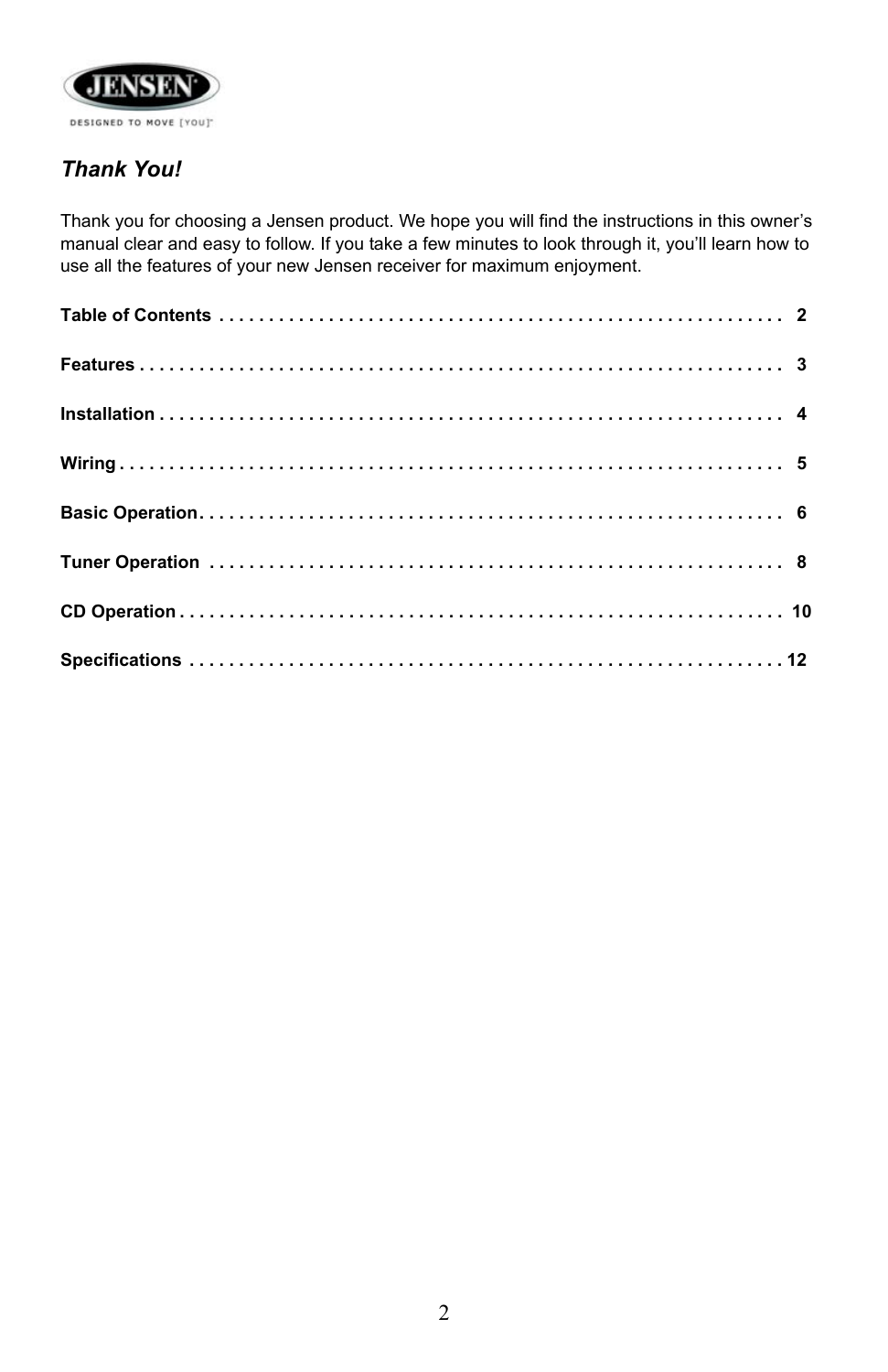## Features

Features of the Jensen AWM910 mobile audio system include:

- Auto Dimming LCD Display Backlighting
- Backlit Controls and Display
- Electronic AM/FM Tuner
- Three preset EQ Modes
- Rotary Volume Control
- Time/Alarm Clock
- Vertical CD Mechanism for Audio CD, CD-R, CD-RW
- 4-Channel Amplified Audio Output (50W Total)
- Front Aux Audio Input (3.5mm stereo jack)
- 1/4" Headphone Output on Front Panel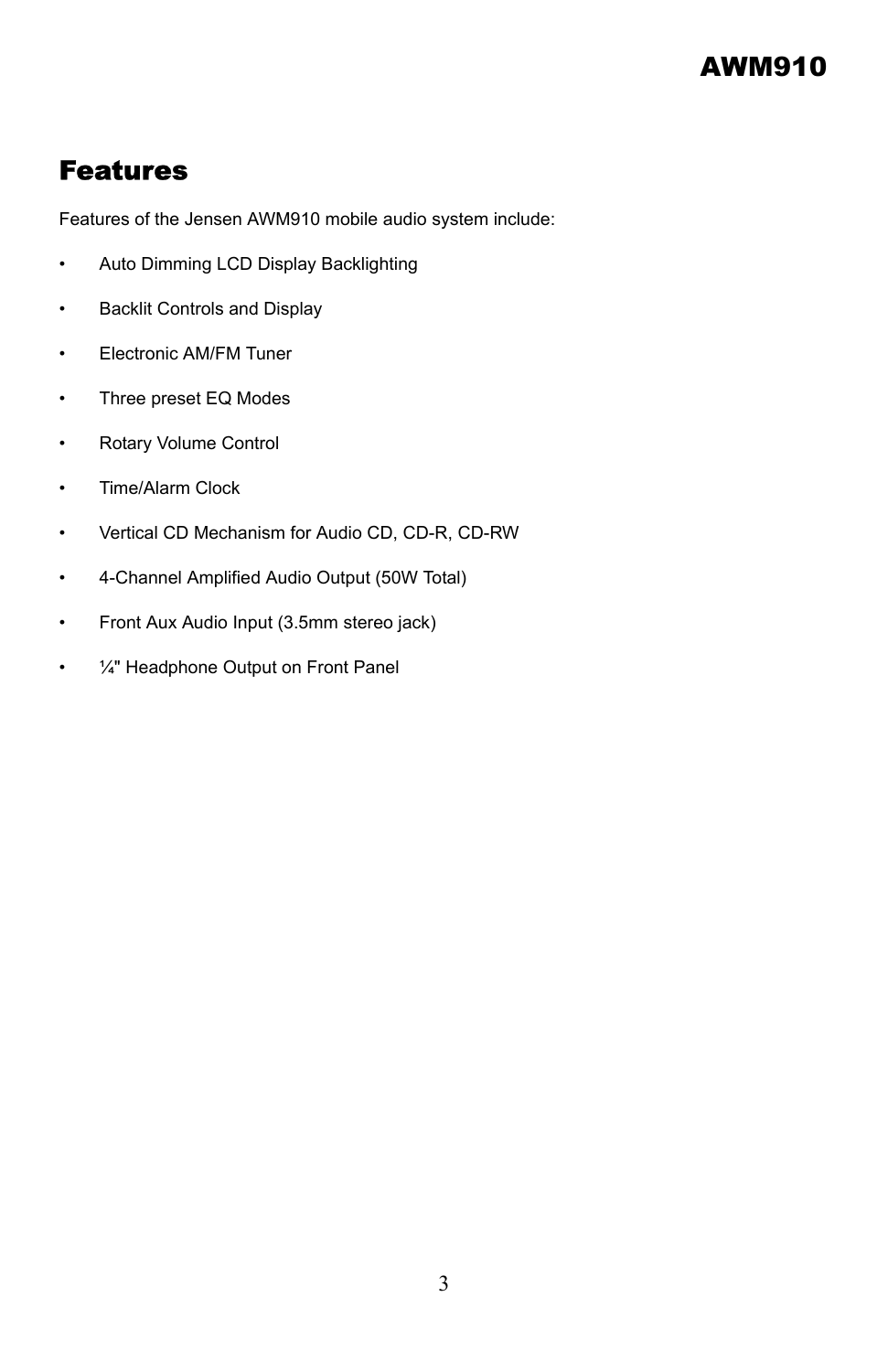

## Installation

## *Select Mounting Location*

Select a mounting location, taking care to avoid the following:

- Places exposed to heat-radiating appliances such as electric heaters
- Adjacent to other equipment that radiates heat
- Poorly-ventilated or dusty places
- Moist or humid locations

## *Preparing the Opening*

Use the mounting hole diagram (below) to measure and cut a mounting hole, and mount the unit using the four 3x20mm self-tapping screws provided.

#### *Note: Before cutting the mounting hole, make sure the area behind the mounting location is clear of wires and fuel, vacuum and or brake lines.*



#### **Mounting Hole Diagram**

#### *Mounting the Radio*

Route power, speaker and antenna cables through the hole, and connect them to the unit as outlined in the wiring diagram. After ensuring correct connections, test operation.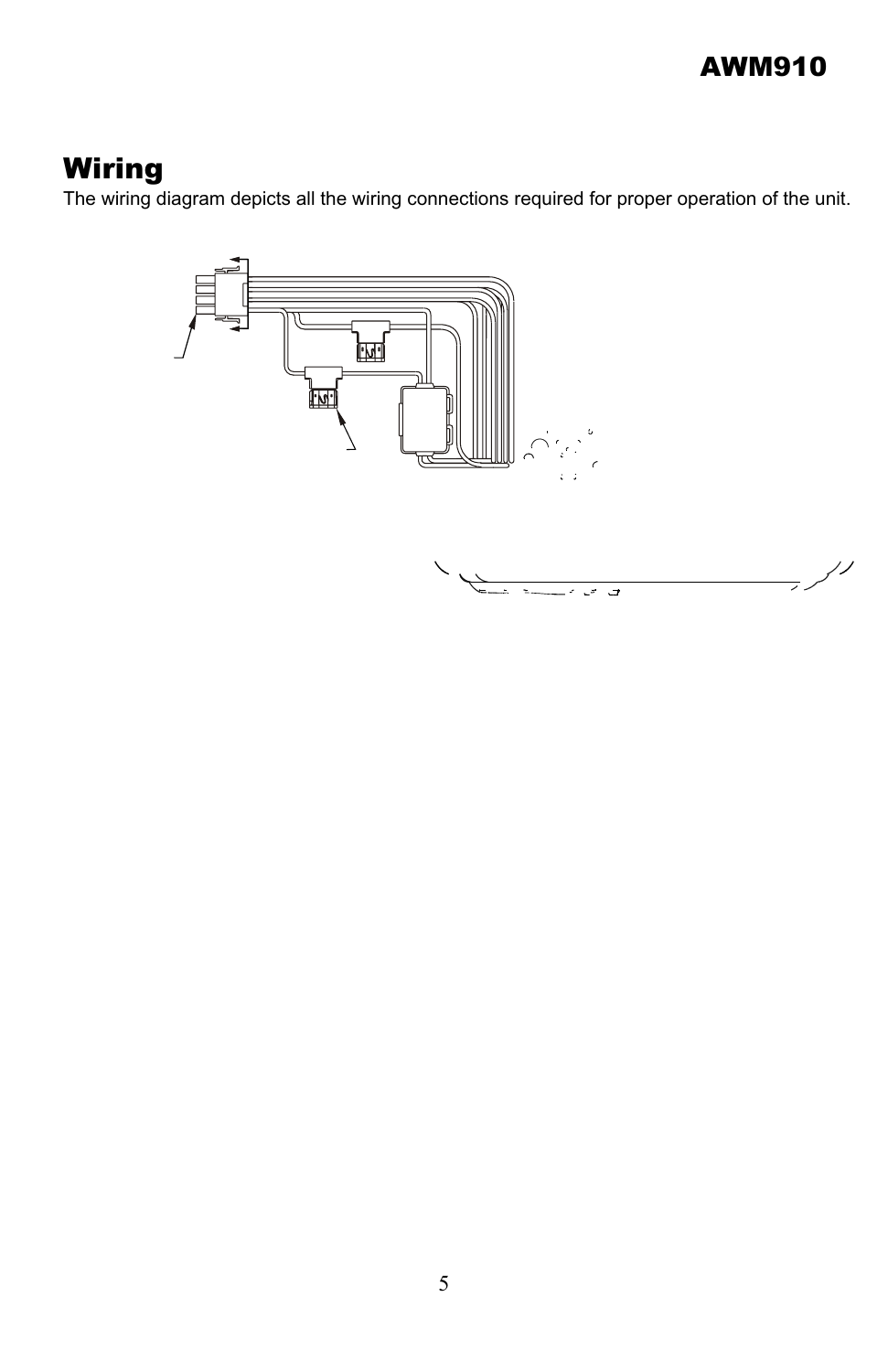

## Basic Operation

### *1. Power / Volume Control*

Press the power button (1) to turn the unit on or off. This button also serves as the volume control knob; rotate clockwise or counterclockwise to increase or decrease the volume output.

#### *2. Mute / Loudness*

Press **MUTE** (2) momentarily to silence the audio output in tuner, CD or auxiliary input mode. Press **MUTE** again to resume the previous volume level.

## *3. Liquid Crystal Display (LCD)*

The liquid crystal display (LCD) panel (3) displays the frequency, time and activated functions. *Note: When subjected to cold temperatures for an extended period of time, LCD panels will take longer to illuminate and the display visibility may slightly decrease. Optimal LCD operation will return to normal when the temperature increases to a normal range.*

#### *4. Audio Adjustment*

Press **AUD** (4) momentarily to step through the following audio adjustment options: Volume, Bass, Treble, Balance (left to right) and Speaker (A to B) and Fader (front to back). When the desired option appears in the display, rotate the volume control knob (1) to adjust that audio feature. When no adjustments have been made for three seconds, the unit will resume normal operation.

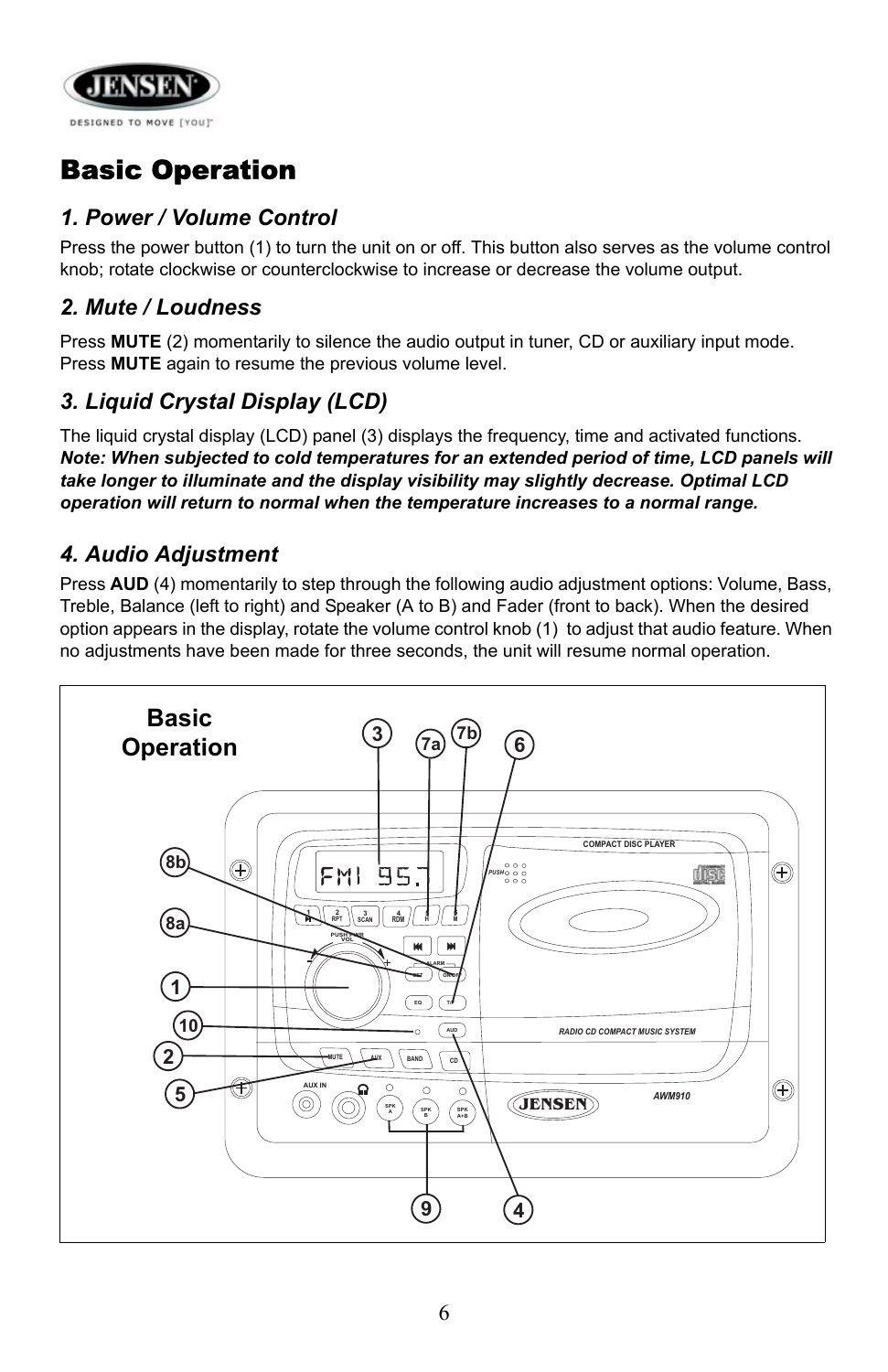## *5. Auxiliary Input Function*

Press **AUX** (5) to directly access auxiliary input mode from any other function mode when portable audio device is connected to the unit. To connect a portable audio device, insert a standard 3.5 mm (audio line output or headphone output from your portable CD / MP3 / iPod or other media player) into an "AUX IN" jack on the front or rear of the unit.

*Note: For front panel AUX input, and external audio source such as an audio (MP3) player can be connected to the front panel AUX input with a separately purchased 3.5mm cable adapter. Connect the device to the AUX input on the front panel and press AUX to engage the input circuit.*

#### *6. Time/Frequency Display*

Press T/F (6) momentarily to display the time while in Tuner, CD or auxiliary input mode.

#### *7. Setting the Clock*

Press **T/F** (6) to display the clock. Press and hold **T/F**, and the clock display will flash. While holding **T/F**, press **H** (7a) to adjust the hour or **M** (7b) to adjust the minute. The new time will be saved five seconds after the last adjustment is made.

#### *8. Setting the Alarm*

To set the alarm to a specific time, press and hold **ALARM SET** (8a), and the alarm time will flash in the display. While holding **ALARM SET**, press **H** (7a) to adjust the hour or **M** (7b) to adjust the minute. The new alarm time will be saved five seconds after the last adjustment is made.Once a time is set, press **ALARM ON/OFF** (8b) to turn the alarm function on or off.

#### *9. Speaker Output*

The three speaker output buttons (9) (**SPK A, SPK B** and **SPK A+B**) control speaker output from the radio. Press any of the three buttons to turn the corresponding speaker on or off. The red light above each button will illuminate when that speaker is turned on.

#### *10. Reset*

Use a ballpoint pen or other thin metal object to press the reset button (10) under the following circumstances: after the completion of initial installation/wiring, if none of the function buttons work or if an error symbol appears in the display.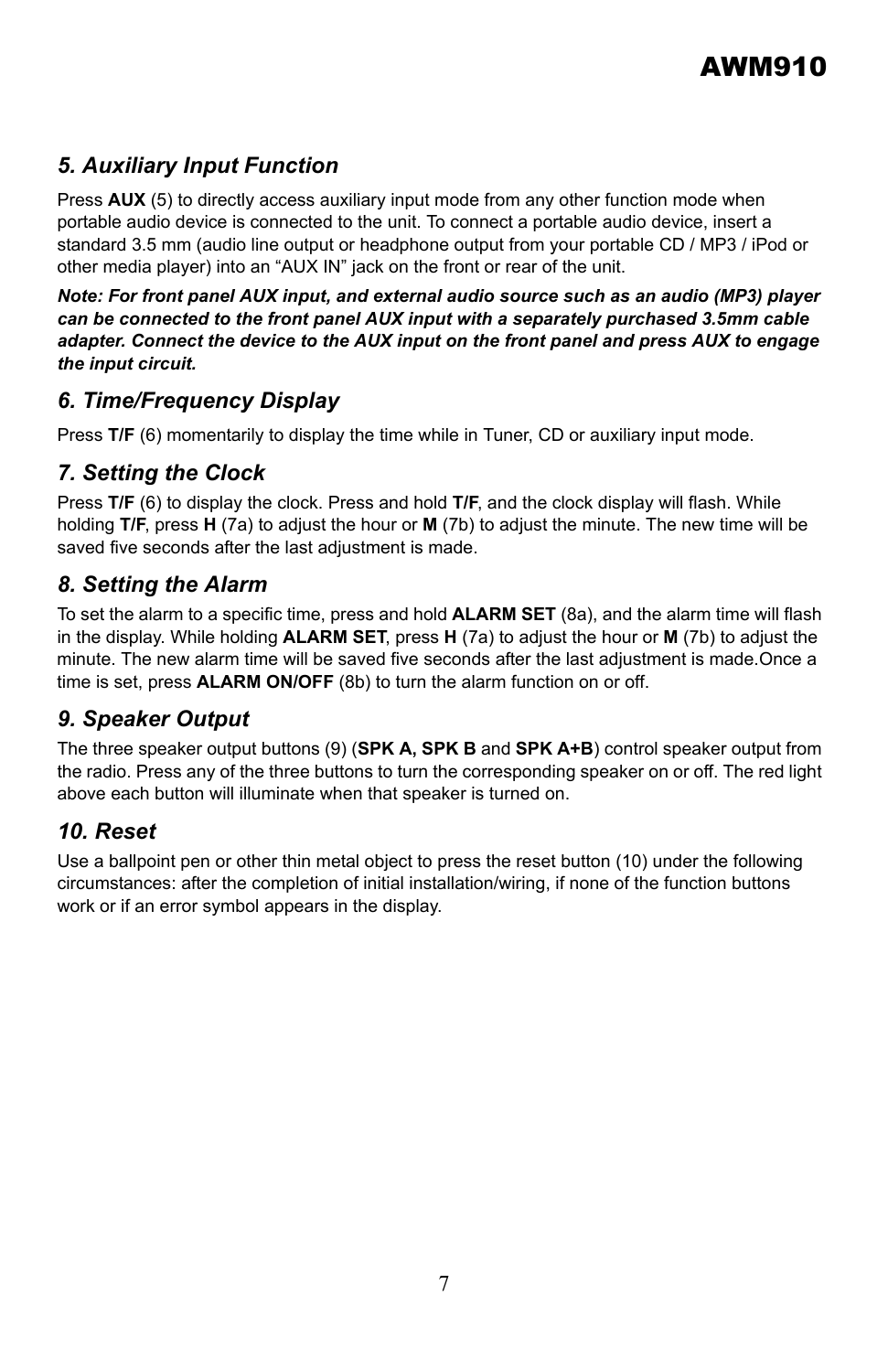

## Tuner Operation

## *11. Select a Band*

Briefly press **BAND** (11) to change between two AM bands (AM1 and AM2) and three FM bands (FM1, FM2 and FM3).

## *12. Tuning*

#### Manual Tuning

Briefly press the tune up (12a) or tune down (12b) buttons to tune the frequency one step higher or lower.

#### Seek Tuning

Press and hold the tune up or tune down buttons to automatically tune up or down to the next strong station.

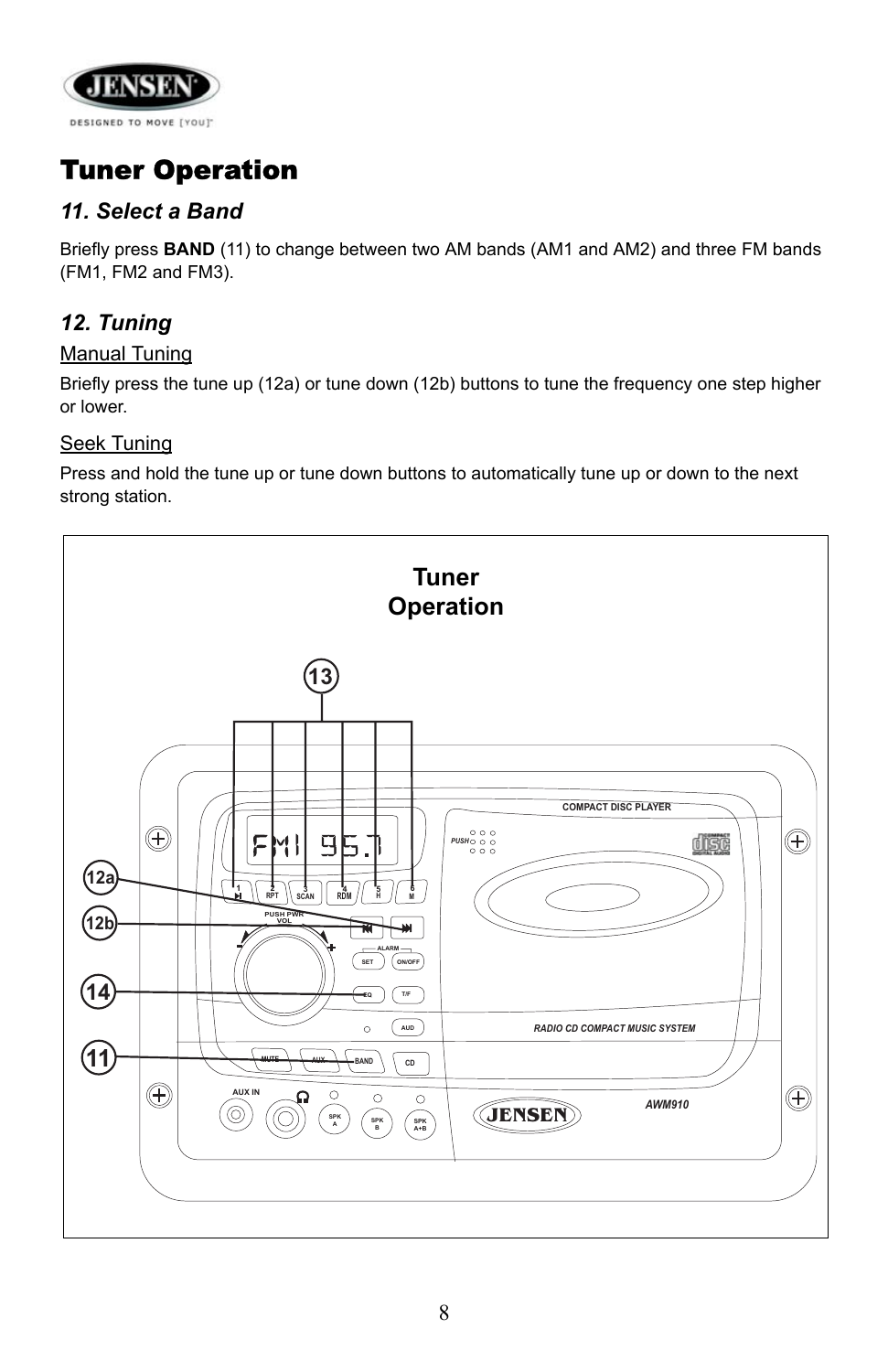#### *13. Preset Stations*

#### Store Preset Stations

Six numbered preset buttons (13) store and recall stations for each AM and FM band. To store a station, select a band (if needed), then select a station. Hold a preset button for three seconds. The current station will be stored, and the corresponding preset number will appear in the display.

#### Recall Preset Stations

To recall a station, select a band (if needed). Press a preset button momentarily, and the unit will tune to the corresponding stored station.

#### *14. Equalizer Selector*

The equalizer function applies preset sound effects to the unit's audio output signal. Press **EQ** (14) to step through the following equalizer options: Rock, Pop, Classic and USER. The equalizer options will appear in the display as they are accessed. The Bass and Treble settings will be saved in USER mode.

#### *15. Headphone Operation*

The headphone output is wired to the "A" speaker and is active when either "A" or "A & B" speaker button is active. To use this feature, plug the headphones in to the 1/4" jack (15) and adjust the volume to the desired level. When the headphones are plugged in, the speakers are automatically disabled.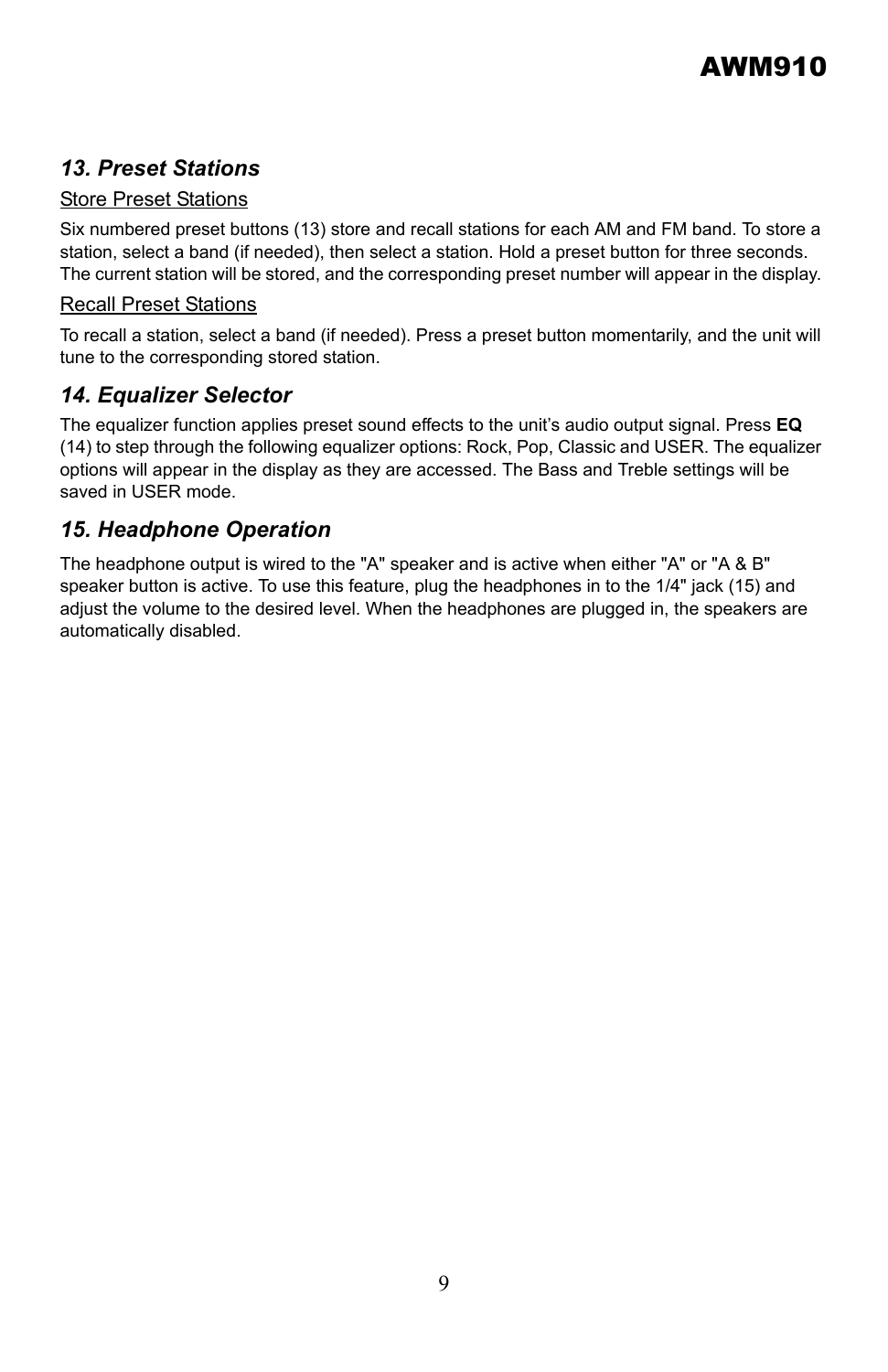

## CD Operation

## *16. Insert and Eject CD*

Insert CD

Press **PUSH** (16) to open the CD door. Insert a CD label-side out. Close the CD door.







#### Eject CD

Press **PUSH** again to open the CD door and stop CD play.

## *17. Play*

Press CD (17) to begin disc play.

#### *18. Pause*

Press the play/pause button (18) to suspend and resume disc play.

#### *19. Track Select*

Briefly press the tune up (19a) or tune down (19b) button to move to the next or previous track. Press and hold the tune up or tune down button to fast forward or fast reverse through the current track. Fast forward and fast reverse will stop when the button is released.

#### *20. Repeat (RPT)*

Press **RPT** (20) during disc play to continuously repeat the selected track. Press **RPT** again to stop repeating.

#### *21. Intro Scan (SCAN)*

Press **INT**(21) during disc play to play the first 10 seconds of each track on the current disc. Press **INT** again to end the scan and play the selected track.

#### *22. Random Shuffle (RDM)*

Press **RDM** (22) during disc play to play all tracks on a CD in random, shuffled order. Press **RDM** again to stop random play.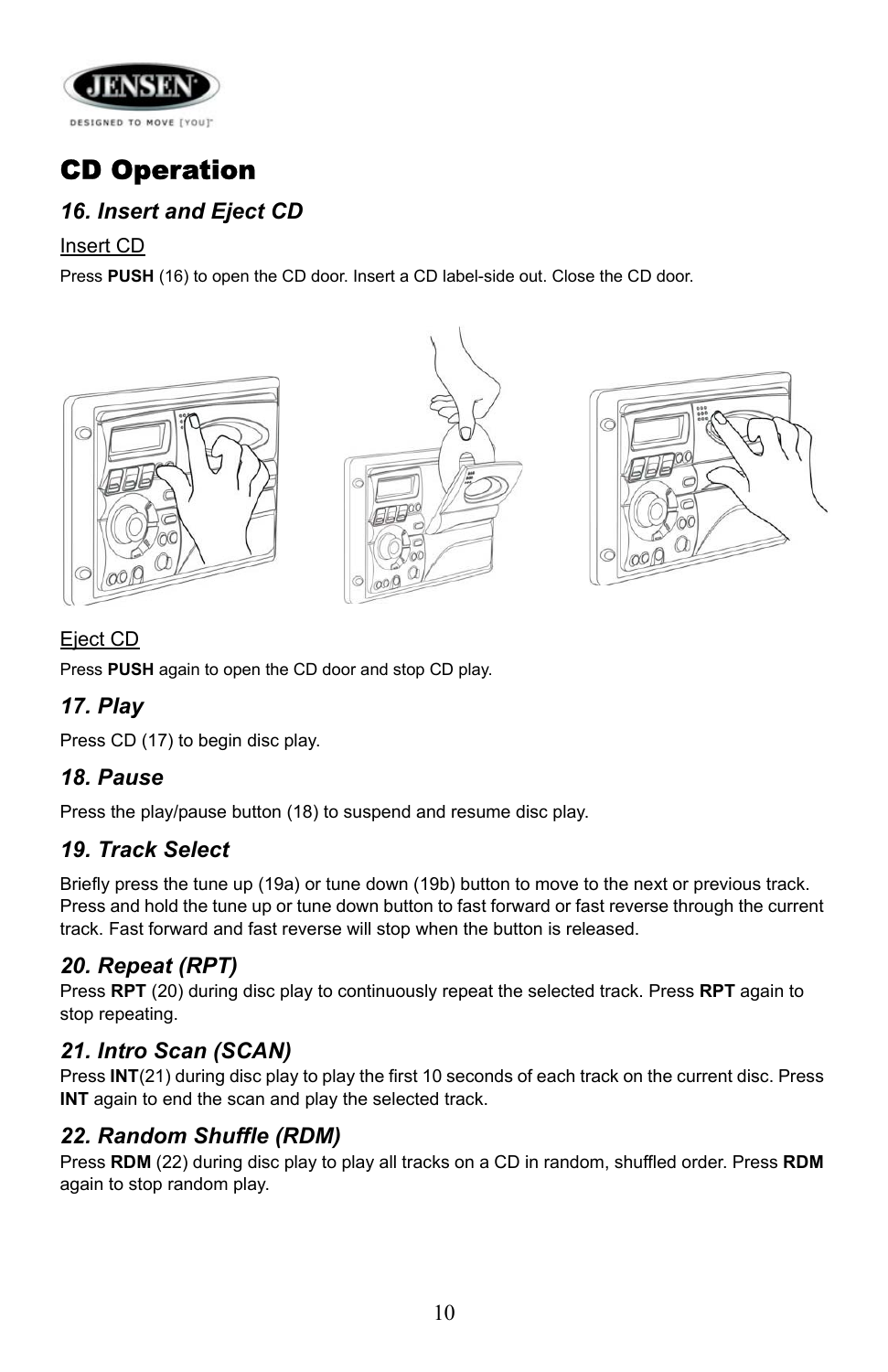## AWM910